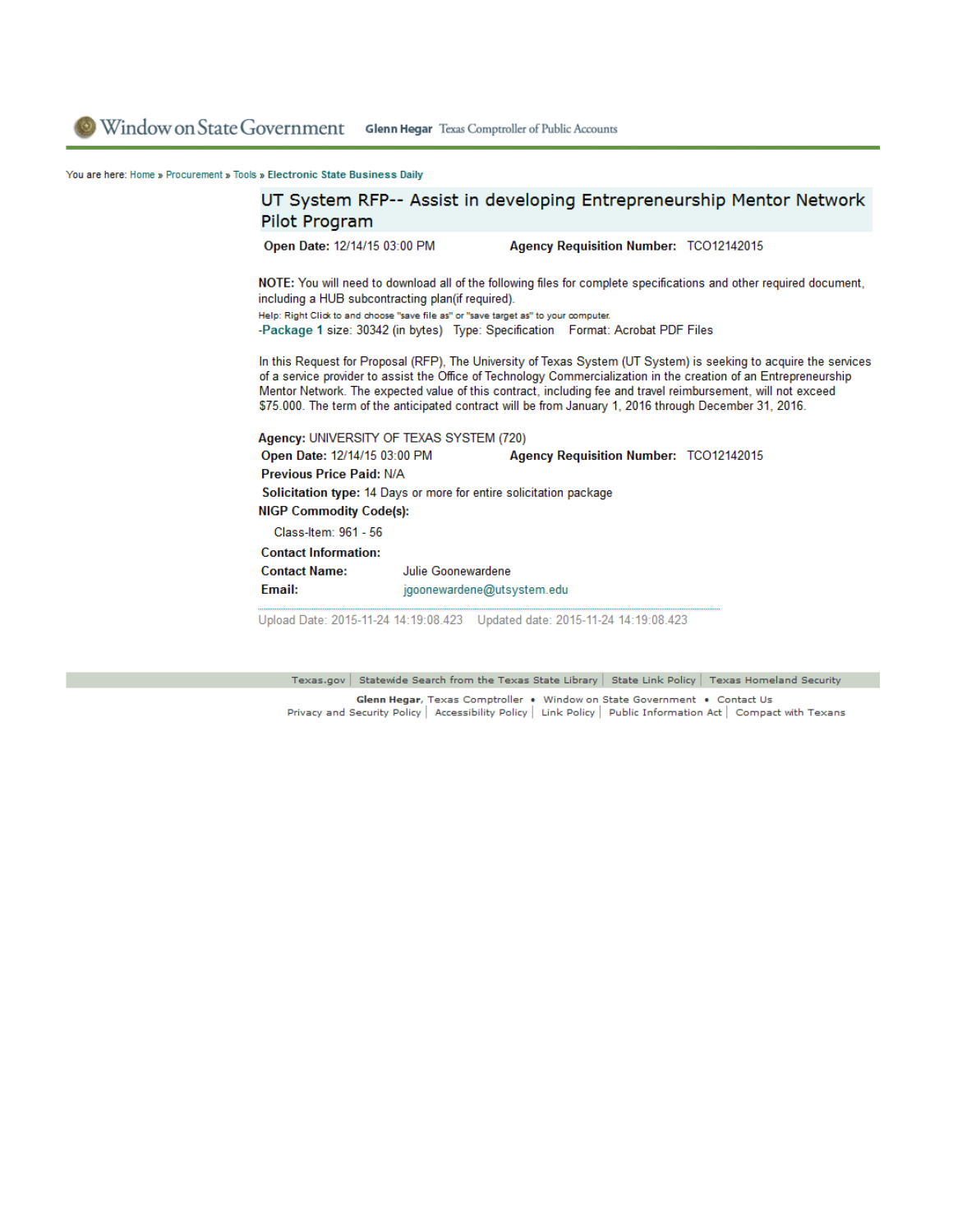# **The University of Texas System Request for Proposal to Launch an Entrepreneurship Mentor Network Pilot Program RFP# OTC12142015**

**Overview**. In this Request for Proposal (**RFP**), The University of Texas System (**UT System**) is seeking to acquire the services of a service provider to assist the Office of Technology Commercialization in the creation of an Entrepreneurship Mentor Network. The expected value of this contract, including fee and travel reimbursement, will not exceed \$75.000. The term of the anticipated contract will be from January 1, 2016 through December 31, 2016.

**Scope of Work**. UT System is seeking a service provider to provide a methodology, planning (including site, leadership, and mentor selection) and training for a world-class entrepreneurship mentor network at a UT institution. Associated deliverables will be subject to the Assistant Director's approval. At a minimum, the successful provider will carry out the following:

- I. Provide an existing and proven entrepreneurship mentoring methodology, one that can be tested as a pilot at a UT institution, with a near-term vision to expand across the UT System
- II. Assist in pilot site and associated leadership and initial mentor selection
- III. Train key stakeholders, including Network leadership and mentors
- IV. Evaluation of the pilot project (Powerpoint and discussion) with a recommendation on expansion across the UT System

The service provider must be prepared to meet and discuss its input with UT System representatives at UT System OTC's office in Austin, Texas.

**Specifications.** Any proposed service provider (**proposer**) submitting an offer in response to this RFP must provide the following:

- 1. proposer's legal name, including type of entity (individual, partnership, corporation, etc.), address and other contact information;
- 2. background information regarding the proposer, including the number of years in business and the number of employees;
- 3. information regarding the qualifications, education, and experience of the team members proposed to conduct the requested services, including information to assist UT System in assessing the proposer's familiarity with evaluating early stage companies;
- 4. the proposer's approach to accomplishing the stated scope of work;
- 5. the fees to be charged for providing services;
- 6. the earliest date by which the proposer could begin providing the services;
- 7. a list of three client references, including any complex institutions or systems of higher education for which proposer has provided services;
- 8. any unique benefits the proposer would offer UT System, and any other information proposer desires UT System to consider in connection with proposer's offer;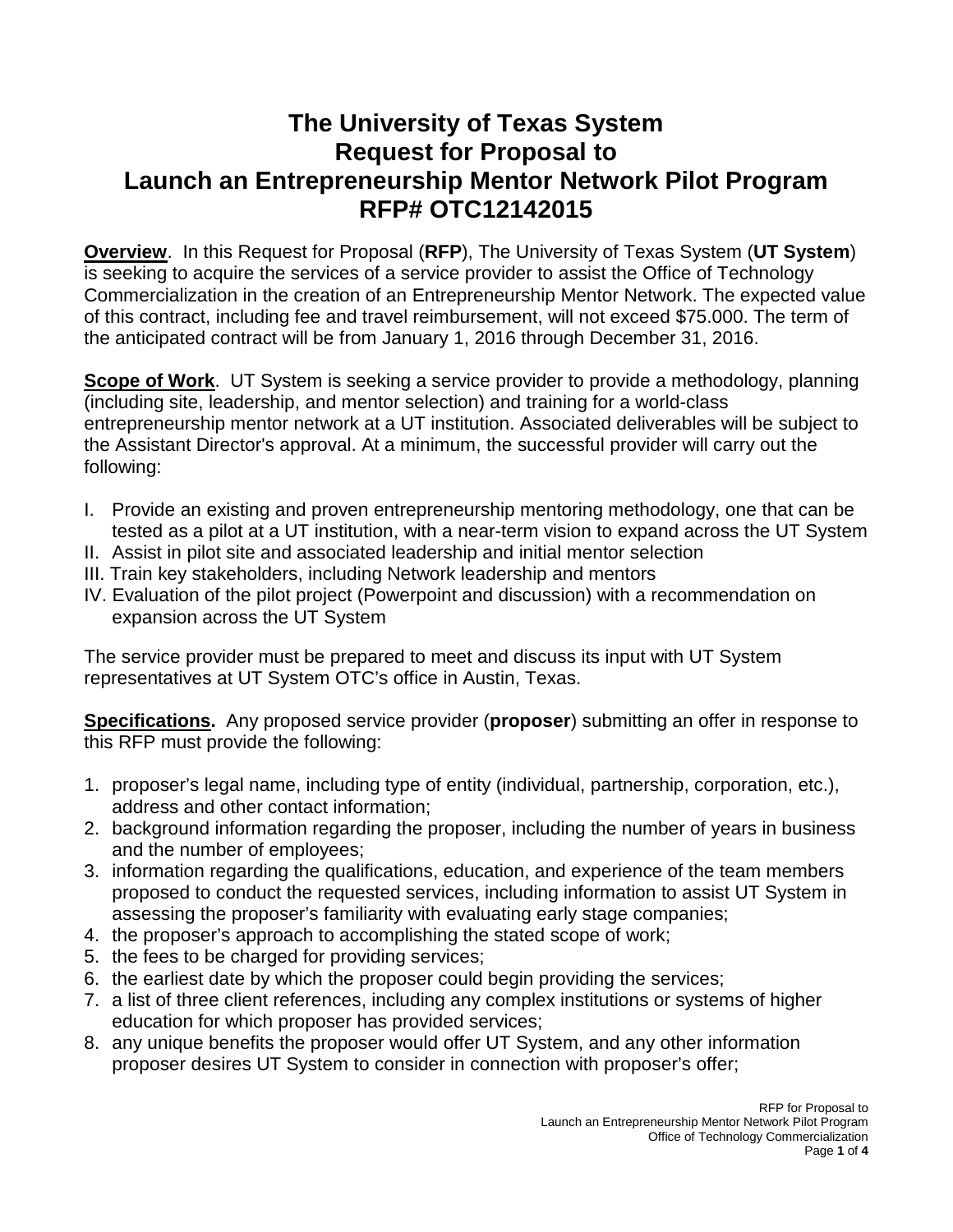- 9. information to assist UT System in assessing the proposer's experience performing the requested services for other complex institutions or systems of higher education;
- 10.information to assist UT System in assessing whether the proposer will be impartial in the performance of the requested services;
- 11.information to assist UT System in assessing whether the proposer will have any conflicts of interest in performing the requested services;
- 12.information to assist UT System in assessing the overall cost to UT System for the requested services;
- 13.information regarding any prompt payment discount offered by proposer (UT System's standard payment terms for services are Net 30 days); and
- 14.information to assist UT System in assessing proposer's capability to perform the requested services.

**Selection Process.** UT System may select the successful proposal(s) on the basis of the proposals initially submitted, without discussion, clarification or modification. In the alternative, UT System may select the successful proposal(s) on the basis of negotiation with the proposers. In conducting any negotiations, UT System will avoid disclosing the contents of competing offers.

UT System is not obligated to select the proposer offering the most attractive economic terms if that proposer is not the most advantageous to UT System overall, as determined by UT System.

UT System reserves the right to (a) enter into a contract for all or any portion of the requirements and specifications set forth in this RFP with one or more proposers, (b) reject any and all offers and re-solicit offers, or (c) reject any and all offers and temporarily or permanently abandon this selection process, if deemed to be in the best interests of UT System. UT System will maintain in its files concerning this RFP a written record of the basis upon which a selection, if any, is made by UT System. UT System reserves the right to accept or reject any or all offers, waive any formalities, procedural requirements, or minor technical inconsistencies, and delete any requirement or specification from this RFP when deemed to be in UT System's best interest.

### **Criteria for Selection.**

The successful proposal(s), if any, will be the proposal(s) submitted in response to this RFP, by the Submittal Deadline that is the most advantageous to UT System. The criteria to be considered by UT System in evaluating offers will be the proposer's demonstrated competence, knowledge and qualifications and the reasonableness of the proposer's fee.

Proposals will be evaluated by UT System personnel. The selection of the successful proposal, if any, will be based on the information provided by proposer in its offer. UT System may give consideration to any additional information if UT System deems such information relevant. Any proposer submitting a successful proposal will be required to enter into a contract acceptable to UT System.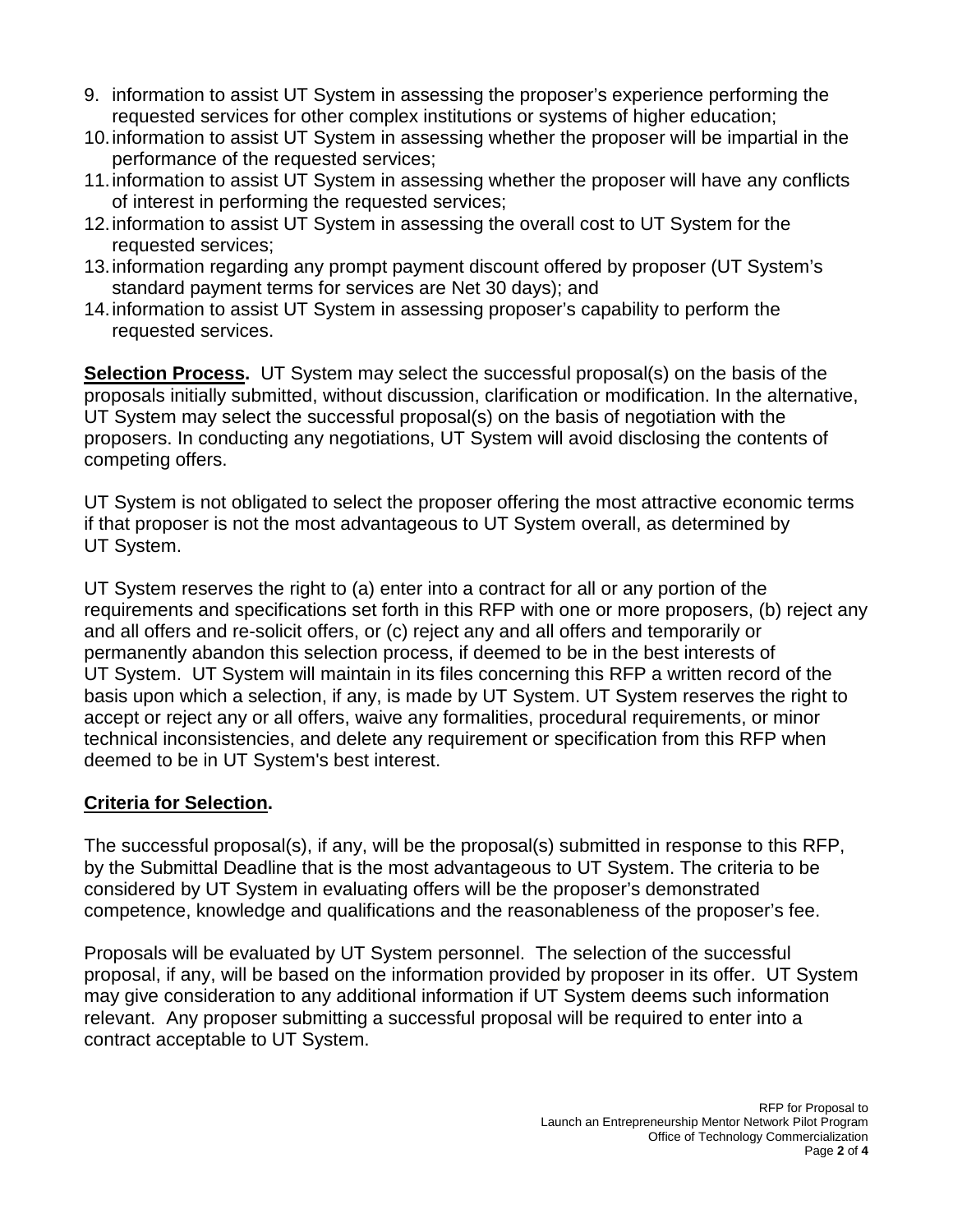The criteria to be considered by University in evaluating proposals and selecting Contractor, will be those factors listed below:

#### Threshold Criteria Not Scored

Ability of University to comply with laws regarding Historically Underutilized Businesses; and Ability of University to comply with laws regarding purchases from persons with disabilities.

#### **Scored Criteria**

the cost of goods and services;

the reputation of the Proposer and of the Proposer's goods or services;

the quality of the Proposer's goods or services;

the extent to which the goods or services meet the University's needs;

the Proposer's past relationship with the University;

the total long-term cost to the University of acquiring the Proposer's goods or services

**Proposer's Acceptance of Offer Evaluation Methodology.** Submission of an offer by a proposer indicates: (1) proposer's acceptance of the Selection Process, the Criteria for Selection, and all other requirements and specifications set forth in this RFP; and (2) proposer's recognition that some subjective judgments must be made by UT System during this RFP process.

**Public Information.** Proposers are hereby notified that UT System strictly adheres to all statutes, court decisions and the opinions of the Texas Attorney General with respect to disclosure of public information. UT System may seek to protect from disclosure all information submitted in response to this RFP until such time as a final contract is executed. Upon execution of a final contract, UT System will consider all information, documentation, and other materials requested to be submitted in response to this RFP to be of a non-confidential and non-proprietary nature and, therefore, subject to public disclosure under the *Texas Public Information Act* (Chapter 552.001, *Gov. Code*). Proposer will be advised of a request for public information that implicates their materials and will have the opportunity to raise any objections to disclosure to the Texas Attorney General. Certain information may be protected from release under Sections 552.101, 552.110, 552.113, and 552.131, *Gov. Code*.

**How To Respond; Submittal Deadline.** To respond to this RFP, proposers must submit the information requested in the Specifications section of this RFP and any other relevant information, in hardcopy, in a clear and concise written format to:

Jennifer Murphy Director of Accounting & Purchasing The University of Texas System Administration 210 West 6th Street Room B.140E Austin, Texas 78701